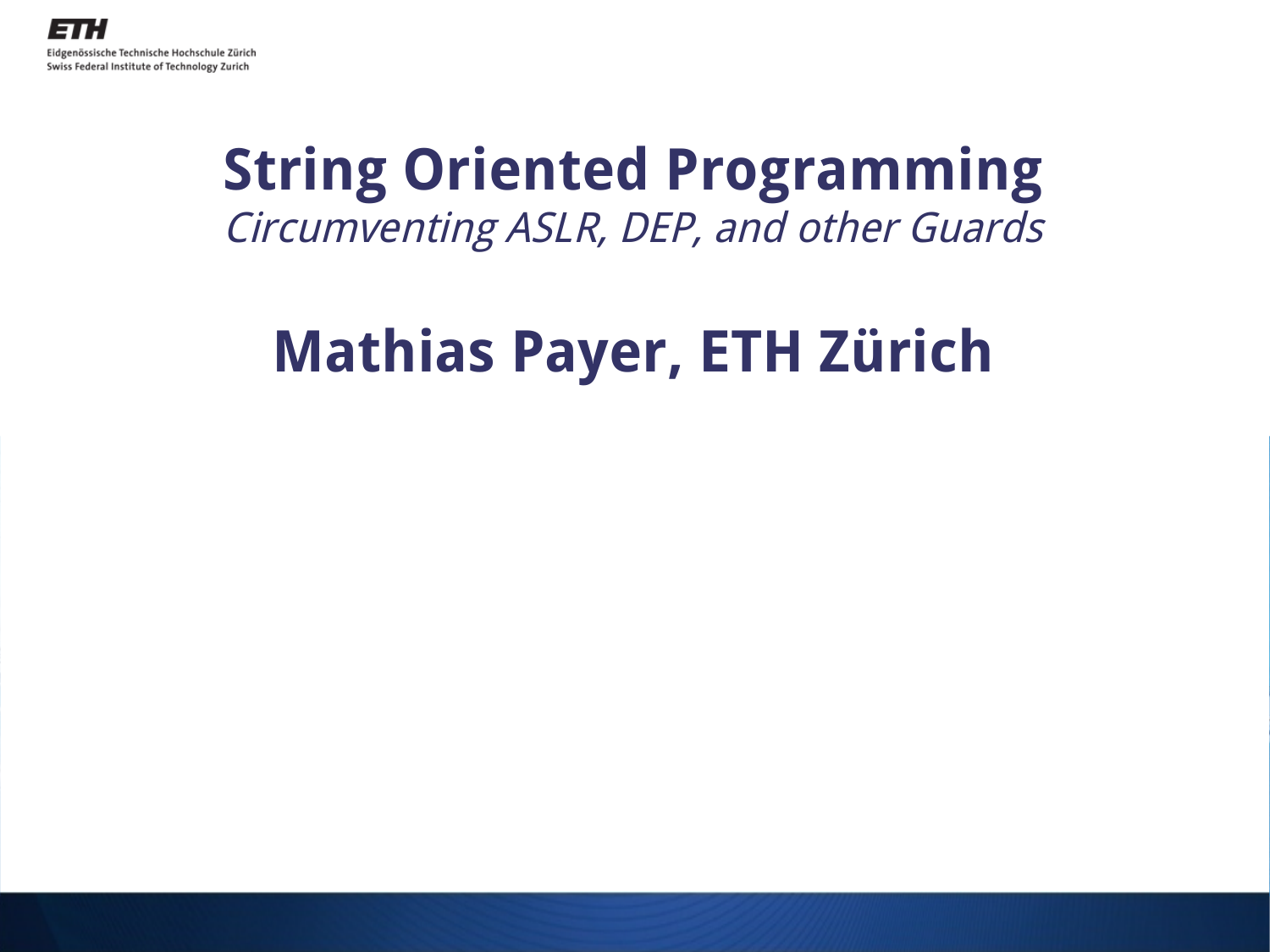### **Motivation**

#### Additional protection mechanisms prevent many existing attack vectors feature

|     |                                                                                                                                        | No Open Ports                        | policy             | policy                                          | policy                                          | policy                                                                                                                                                              |
|-----|----------------------------------------------------------------------------------------------------------------------------------------|--------------------------------------|--------------------|-------------------------------------------------|-------------------------------------------------|---------------------------------------------------------------------------------------------------------------------------------------------------------------------|
|     |                                                                                                                                        | Password hashing                     | md5                | sha512                                          | sha512                                          | sha512                                                                                                                                                              |
|     |                                                                                                                                        | <b>SYN</b> cookies                   |                    | kernel & sysctl                                 | kernel & sysctl                                 | kernel &                                                                                                                                                            |
|     | <b>Memory Protection</b>                                                                                                               | Filesystem<br>Capabilities           |                    | kernel                                          | kernel                                          | kernel                                                                                                                                                              |
|     |                                                                                                                                        | Configurable<br>Firewall             | ufw                | ufw.                                            | ufw.                                            | ufw.                                                                                                                                                                |
|     |                                                                                                                                        | PR_SET_SECCOMP                       | kernel             | kernel                                          | kernel                                          | kernel<br>2.5.1<br>kernel<br>glibc<br>glibc<br>kernel<br>kernel<br>kernel<br>kernel<br>kernel<br>kernel<br>kernel<br>kernel<br>kernel<br>kernel<br>kernel<br>kernel |
|     | <b>Execution Prevention</b><br><b>TEnterl</b>                                                                                          | AppArmor                             | 2.1                | $2.5 -$                                         | 2.5.1                                           |                                                                                                                                                                     |
|     | - Current setting<br><b>Enabled</b>                                                                                                    | <b>SELinux</b>                       | universe           | universe                                        | universe                                        | universe                                                                                                                                                            |
|     |                                                                                                                                        | <b>SMACK</b>                         |                    | kernel                                          | kernel                                          |                                                                                                                                                                     |
|     |                                                                                                                                        | <b>Encrypted LVM</b>                 | alt installer      | alt installer                                   | alt installer                                   | alt install                                                                                                                                                         |
|     |                                                                                                                                        | eCryptfs                             |                    | $\sim$ /Private or $\sim$ ,<br><b>filenames</b> | $\sim$ /Private or $\sim$ ,<br><b>filenames</b> | $\sim$ /Private<br><b>filenames</b>                                                                                                                                 |
|     | <b>Enabled</b>                                                                                                                         | <b>Stack Protector</b>               | gcc patch          | gcc patch                                       | gcc patch                                       | gcc patch                                                                                                                                                           |
|     | Disabled                                                                                                                               | <b>Heap Protector</b>                | glibc              | glibc                                           | glibc                                           |                                                                                                                                                                     |
|     |                                                                                                                                        | <b>Pointer Obfuscation</b>           | glibc              | glibc                                           | glibc                                           |                                                                                                                                                                     |
|     |                                                                                                                                        | <b>Stack ASLR</b>                    | kernel             | kernel                                          | kernel                                          |                                                                                                                                                                     |
|     |                                                                                                                                        | Libs/mmap ASLR                       | kernel             | kernel                                          | kernel                                          |                                                                                                                                                                     |
|     |                                                                                                                                        | <b>Exec ASLR</b>                     | kernel (-mm patch) | kernel                                          | kernel                                          |                                                                                                                                                                     |
|     |                                                                                                                                        | brk ASLR                             | kernel (exec ASLR) | kernel                                          | kernel                                          |                                                                                                                                                                     |
|     |                                                                                                                                        | <b>VDSO ASLR</b>                     | kernel             | kernel                                          | kernel                                          | package                                                                                                                                                             |
|     |                                                                                                                                        | <b>Built as PIE</b>                  |                    | package list                                    | package list                                    |                                                                                                                                                                     |
|     |                                                                                                                                        | <b>Built with Fortify</b><br>Source  |                    | gcc patch                                       | gcc patch                                       | gcc patch                                                                                                                                                           |
|     |                                                                                                                                        | <b>Built with RELRO</b>              |                    | gcc patch                                       | gcc patch                                       | gcc patch                                                                                                                                                           |
|     |                                                                                                                                        | <b>Built with</b><br><b>BIND NOW</b> |                    | package list                                    | package list                                    | package                                                                                                                                                             |
|     | <b>F5/F6</b><br><b>Change Values</b><br>Helptt<br>Select Item<br>F1<br>F3/ESC<br>Select $\blacktriangleright$ Sub-Men<br>Exit<br>Enter | Non-Executable<br>Memory             | PAE only           | PAE, ia32 partial-<br>NX-emulation              | PAE, ia32 partial-<br>NX-emulation              | PAE, ia32<br>NX-emula                                                                                                                                               |
|     |                                                                                                                                        | /proc/\$pid/maps<br>protection       | kernel & sysctl    | kernel                                          | kernel                                          |                                                                                                                                                                     |
|     |                                                                                                                                        | Symlink restrictions                 |                    | $\overline{\phantom{a}}$                        | kernel                                          |                                                                                                                                                                     |
|     | WOFT AA BODD                                                                                                                           | <b>Hardlink restrictions</b>         |                    | $\frac{1}{2}$                                   | kernel                                          |                                                                                                                                                                     |
|     |                                                                                                                                        | ptrace scope                         |                    | ÷                                               | kernel                                          |                                                                                                                                                                     |
| Esc | d <b>r</b><br>d<br><b>ThinkVantage</b><br>Ø<br>$\bullet$<br>PrtSc                                                                      | 0-address protection                 | kernel & sysctl    | kernel                                          | kernel                                          |                                                                                                                                                                     |
|     | F2<br>F3<br>F <sub>4</sub><br>F <sub>6</sub><br>F9<br><b>F10</b>                                                                       | /dev/mem<br>protection               | kernel (-mm patch) | kernel                                          | kernel                                          |                                                                                                                                                                     |
|     | $\frac{F5}{F}$<br>$F_8$<br>$E$ <sup>7</sup><br>$F \rightarrow b$<br>ĸ.<br>四三                                                           | /dev/kmem disabled                   | kernel (-mm patch) | kernel                                          | kernel                                          |                                                                                                                                                                     |
|     |                                                                                                                                        | in the sale and satisfied            |                    |                                                 |                                                 |                                                                                                                                                                     |

| existing attack vectors                                                                                                        | feature                                             | 8.04 LTS (Hardy<br>Heron) | <b>10.04 LTS (Lucid</b><br>Lynx)                | 10.10 (Maverick<br>Meerkat)              | <b>11.04 (Natty</b><br>Narwhal)          | <b>11.10 (Oneiric</b><br>Ocelot)         | 12.04 LTS<br>(Precise<br>Pangolin)       |
|--------------------------------------------------------------------------------------------------------------------------------|-----------------------------------------------------|---------------------------|-------------------------------------------------|------------------------------------------|------------------------------------------|------------------------------------------|------------------------------------------|
|                                                                                                                                | No Open Ports                                       | policy                    | policy                                          | policy                                   | policy                                   | policy                                   | policy                                   |
|                                                                                                                                | Password hashing                                    | md5.                      | sha 512                                         | sha512                                   | sha512                                   | sha512                                   | sha512                                   |
|                                                                                                                                | <b>SYN</b> cookies                                  | ÷                         | kernel & sysctl                                 | kernel & sysctl                          | kernel & sysctl                          | kernel & sysctl                          | kernel & sysctl                          |
| <b>Memory Protection</b>                                                                                                       | Filesystem<br>Capabilities                          |                           | kernel                                          | kernel                                   | kernel                                   | kernel                                   | kernel                                   |
|                                                                                                                                | Configurable<br>Firewall                            | ifw.                      | ufw                                             | ufw                                      | ufw                                      | ufw.                                     | ufw                                      |
|                                                                                                                                | PR_SET_SECCOMP                                      | kernel                    | kernel                                          | kernel                                   | kernel                                   | kernel                                   | kernel                                   |
| <b>Execution Prevention</b><br><b>I</b> nterl<br>- Current setting<br><b>Enabled</b>                                           | AppArmor                                            | $\blacksquare$            | $2.5^{\circ}$                                   | 2.5.1                                    | 2.5.1                                    | 2.5.1                                    | 2.5.1                                    |
|                                                                                                                                | <b>SELinux</b>                                      | universe                  | universe                                        | universe                                 | universe                                 | universe                                 | universe                                 |
|                                                                                                                                | <b>SMACK</b>                                        |                           | kernel                                          | kernel                                   | kernel                                   | kernel                                   | kernel                                   |
|                                                                                                                                | <b>Encrypted LVM</b>                                | alt installer             | alt installer                                   | alt installer                            | alt installer                            | alt installer                            | alt installer                            |
|                                                                                                                                | eCryptfs                                            |                           | $\sim$ /Private or $\sim$ ,<br><b>filenames</b> | $\sim$ /Private or $\sim$ ,<br>filenames | $\sim$ /Private or $\sim$ ,<br>filenames | $\sim$ /Private or $\sim$ ,<br>filenames | $\sim$ /Private or $\sim$ ,<br>filenames |
| Enabled                                                                                                                        | <b>Stack Protector</b>                              | gcc patch                 | gcc patch                                       | gcc patch                                | gcc patch                                | gcc patch                                | gcc patch                                |
| Disabled                                                                                                                       | <b>Heap Protector</b>                               | glibc                     | glibc                                           | glibc                                    | glibc.                                   | glibc                                    | glibc                                    |
|                                                                                                                                | <b>Pointer Obfuscation</b>                          | alibc                     | glibc                                           | glibc                                    | glibc.                                   | glibci                                   | glibc                                    |
|                                                                                                                                | <b>Stack ASLR</b>                                   | kernel                    | kernel                                          | kernel                                   | kernel                                   | kernel                                   | kernel                                   |
|                                                                                                                                | Libs/mmap ASLR                                      | kernel                    | kernel                                          | kernel                                   | kernel                                   | kernel                                   | kernel                                   |
|                                                                                                                                | <b>Exec ASLR</b>                                    | kernel (-mm patch         | kernel                                          | kernel                                   | kernel                                   | kernel                                   | kernel                                   |
|                                                                                                                                | brk ASLR                                            | kernel (exec ASLR)        | kernel                                          | kernel                                   | kernel                                   | kernel                                   | kernel                                   |
|                                                                                                                                | <b>VDSO ASLR</b>                                    | kernel                    | kernel                                          | kernel                                   | kernel                                   | kernel                                   | kernel                                   |
|                                                                                                                                | <b>Built as PIE</b>                                 |                           | package list                                    | package list                             | package list                             | package list                             | package list                             |
|                                                                                                                                | <b>Built with Fortify</b><br>Source                 |                           | gcc patch                                       | gcc patch                                | gcc patch                                | gcc patch                                | gcc patch                                |
|                                                                                                                                | <b>Built with RELRO</b>                             |                           | gcc patch                                       | gcc patch                                | gcc patch                                | gcc patch                                | gcc patch                                |
|                                                                                                                                | <b>Built with</b><br><b>BIND_NOW</b>                |                           | package list                                    | package list                             | package list                             | package list                             | package list                             |
| Select Item<br><b>Change Values</b><br>Helptt<br><b>F5/F6</b><br>F1<br>F3/ESC<br>Exit<br>Enter<br>$Select \rightarrow Sub-Men$ | Non-Executable<br>Memory                            | PAE only                  | PAE, ia32 partial-<br>NX-emulation              | PAE, ia32 partia<br>NX-emulation         | PAE, ia32 partial-<br>NX-emulation       | PAE, ia32 partial-<br>NX-emulation       | PAE, ia32 partial<br>NX-emulation        |
|                                                                                                                                | /proc/\$pid/maps<br>protection                      | cernel & sysctl           | kernel                                          | kernel                                   | kernel                                   | kernel                                   | kernel                                   |
|                                                                                                                                | Symlink restrictions                                |                           | $\overline{\phantom{a}}$                        | kernel                                   | kernel                                   | kernel                                   | kernel                                   |
| $\mathbf{C} \subset \mathbf{C}$                                                                                                | <b>Hardlink restrictions</b>                        |                           | $\overline{\phantom{a}}$                        | kernel                                   | kernel                                   | kernel                                   | kernel                                   |
|                                                                                                                                | ptrace scope                                        |                           | ÷                                               | kernel                                   | kernel                                   | kernel                                   | kernel                                   |
| $\frac{M}{2}$<br>d <b>r</b><br>$d\vec{l}$<br><b>ThinkVantage</b><br>৩<br>$\bullet$<br>PrtSc                                    | 0-address protection                                | kernel & sysctl           | kernel                                          | kernel                                   | kernel                                   | kernel                                   | kernel                                   |
| F4<br>F <sub>6</sub><br><b>F10</b>                                                                                             | /dev/mem<br>protection                              | kernel (-mm patch)        | kernel                                          | kernel                                   | kernel                                   | kernel                                   | kernel                                   |
| $\mathcal{E}^2$<br>$\overline{F_3}$<br>F5<br>$E_{\text{min}}$<br>F8<br>F9                                                      | /dev/kmem disabled                                  | kernel (-mm patch)        | kernel                                          | kernel                                   | kernel                                   | kernel                                   | kernel                                   |
|                                                                                                                                | <b>Block module</b><br>loading                      | drop.<br>CAP_SYS_MODULES  | sysctl                                          | sysctl                                   | sysctl                                   | sysctl                                   | sysctl                                   |
|                                                                                                                                | Read-only data<br>sections                          | kernel                    | kernel                                          | kernel                                   | kernel                                   | kernel                                   | kernel                                   |
|                                                                                                                                | Stack protector                                     |                           | kernel                                          | kernel                                   | kernel                                   | kernel                                   | kernel                                   |
|                                                                                                                                | Module RO/NX                                        |                           | $\overline{\phantom{a}}$                        | $\overline{\phantom{a}}$                 | kernel                                   | kernel                                   | kernel                                   |
|                                                                                                                                | <b>Kernel Address</b><br><b>Display Restriction</b> |                           |                                                 |                                          | kernel                                   | kernel                                   | kernel                                   |
| 2011-12-27<br>Mat                                                                                                              | <b>Blacklist Rare</b><br>Protocols                  |                           |                                                 |                                          | kernel                                   | kernel                                   | kernel                                   |
|                                                                                                                                | <b>Syscall Filtering</b>                            |                           |                                                 |                                          |                                          | kernel                                   | kernel                                   |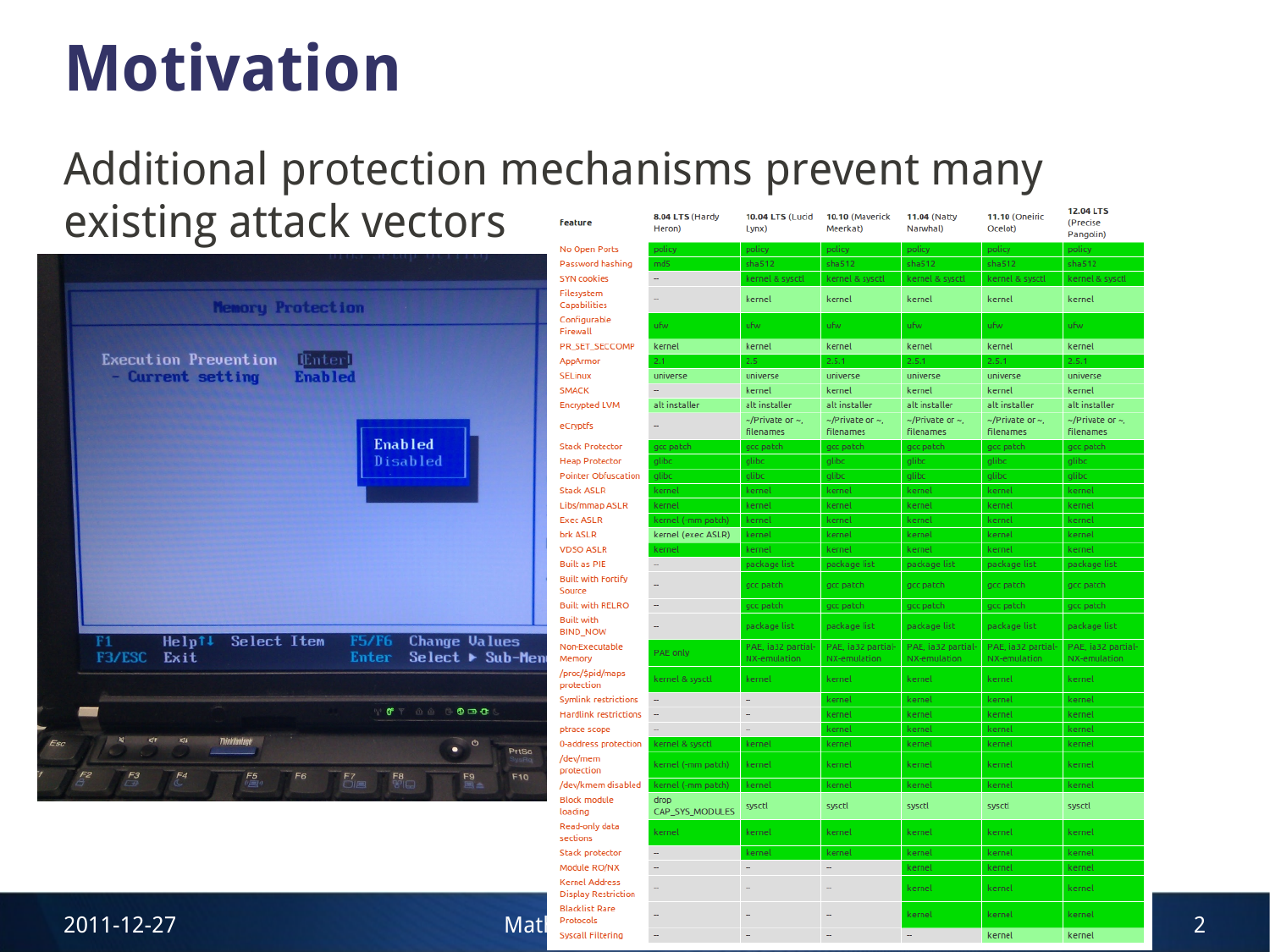### **Motivation**

Additional protection mechanisms prevent many existing attack vectors

Format string exploits are often overlooked

- Drawback: hard to construct (new protection mechanisms)
- Define a way to deterministically exploit format string bugs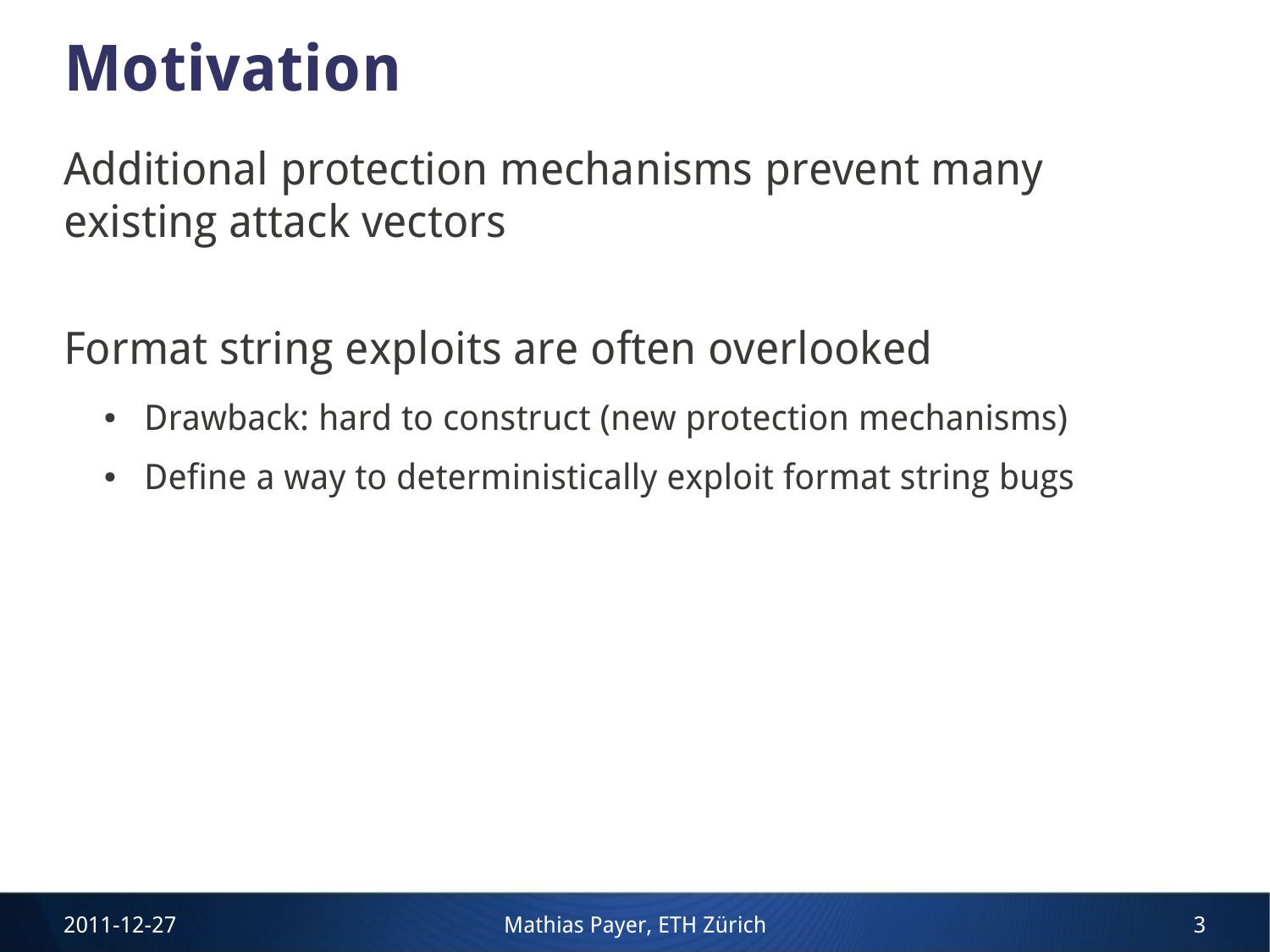### **Attack model**

Attacker with restricted privileges forces escalation

Attacker knows source code and binary

Successful attacks

- Redirect control flow to alternate location
- Injected code is executed or alternate data is used for existing code

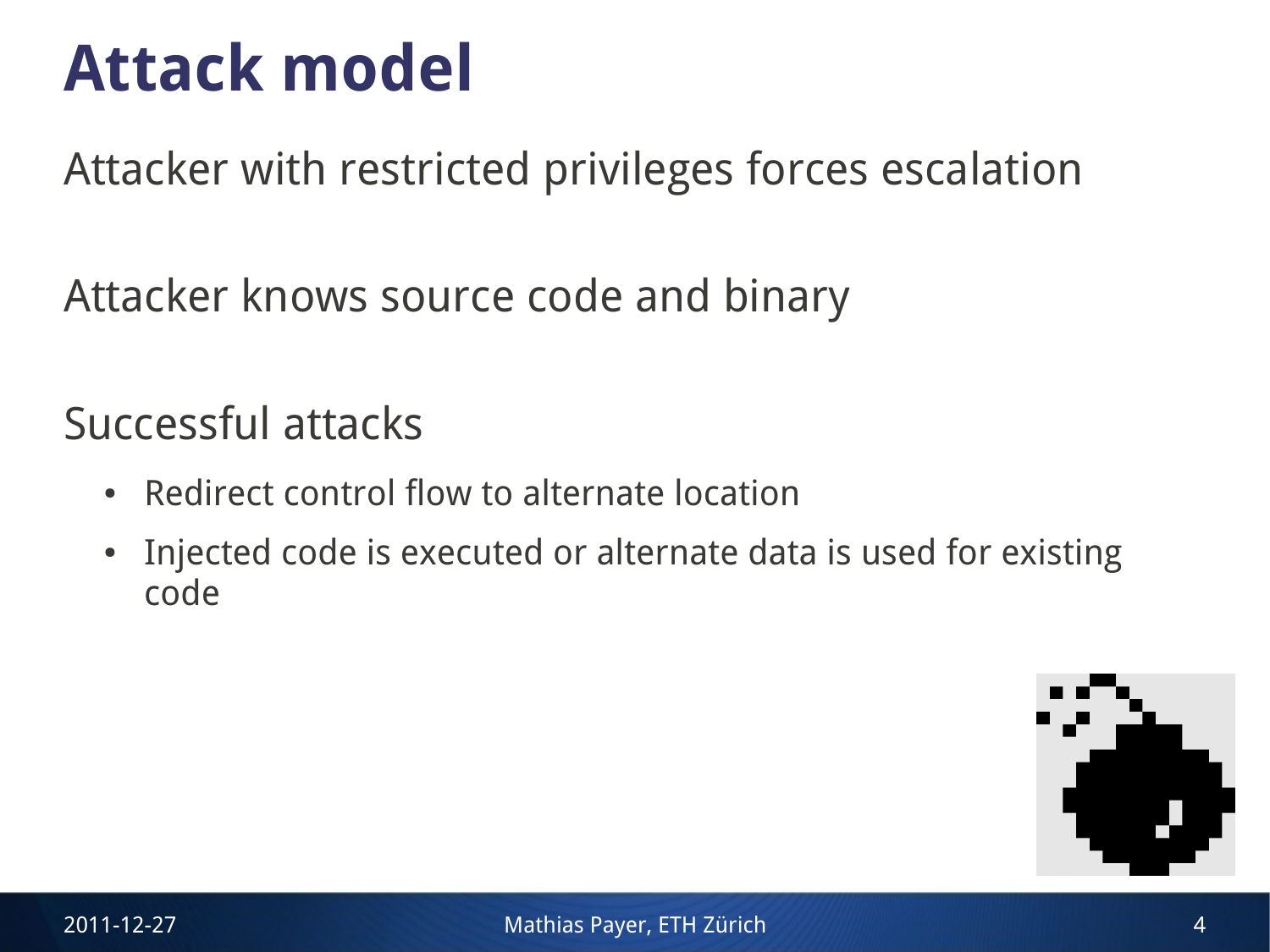# **Outline**

Motivation

Attack model

Attack vectors and protection mechanisms String Oriented Programming Conclusion

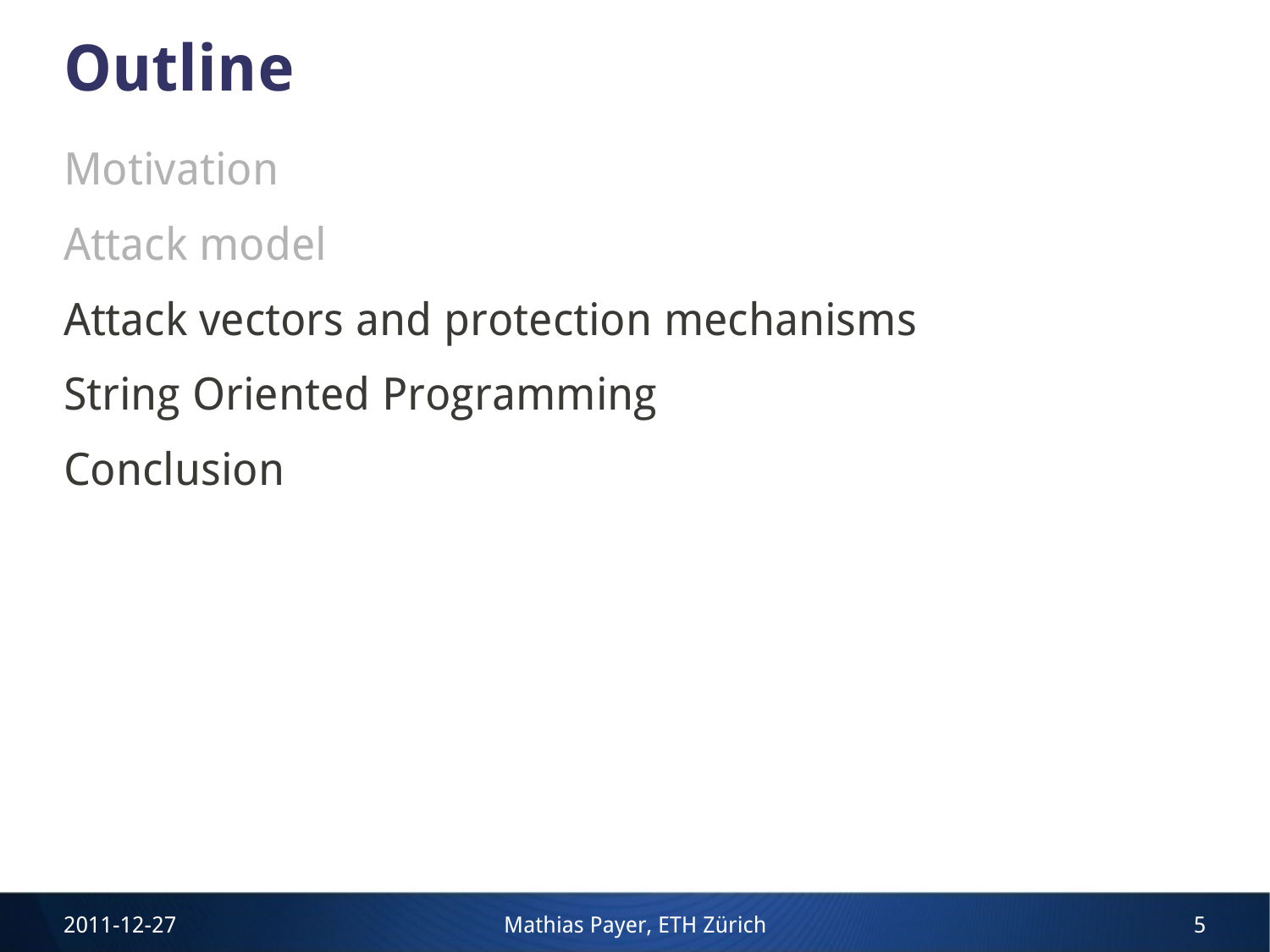# **Code injection\***

Injects additional code into the runtime image

• Buffer overflow used to inject code as data

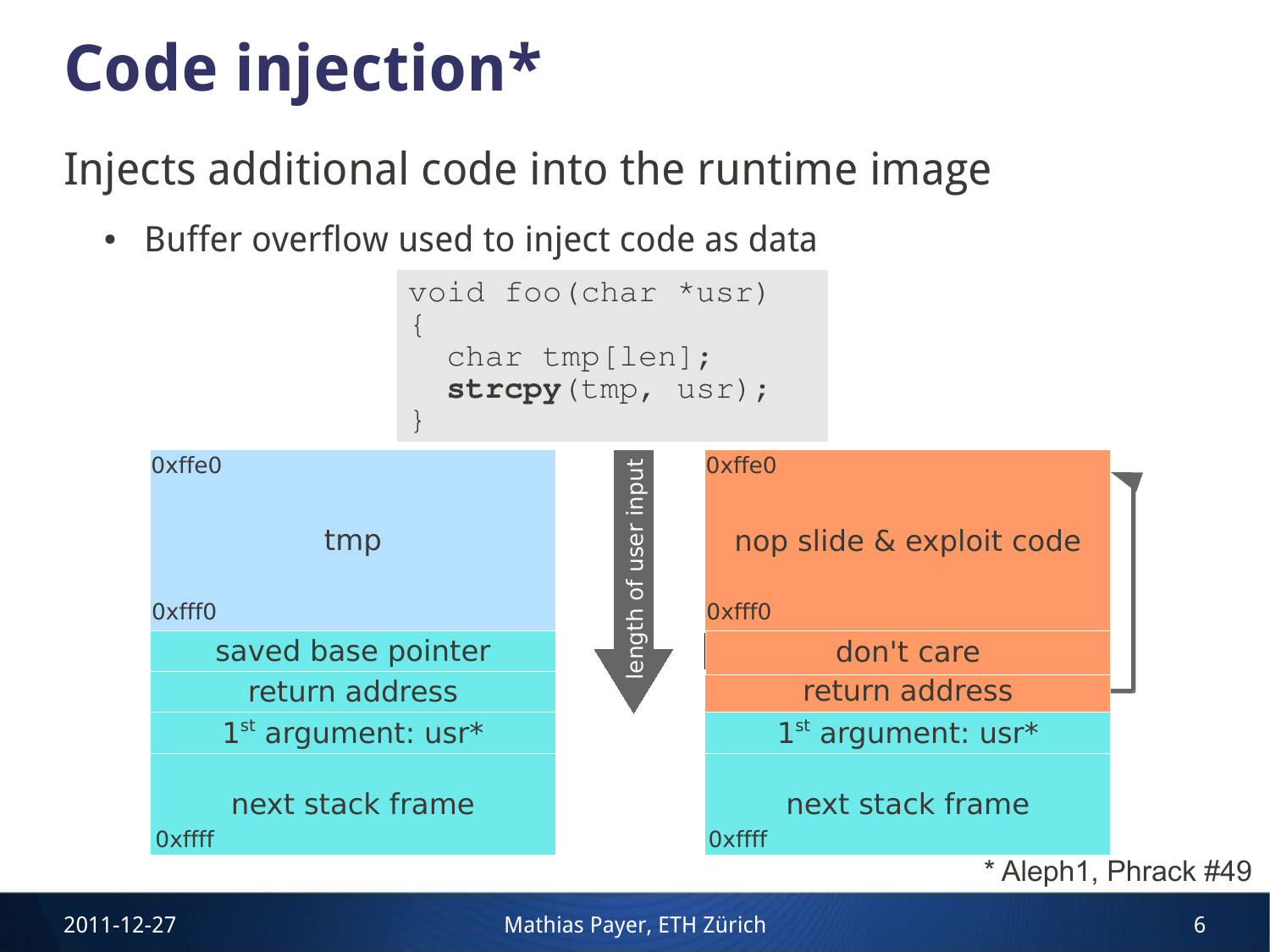# **Code injection\***

Injects additional code into the runtime image

• Buffer overflow used to inject code as data

```
void foo(char *usr)
{
   char tmp[len];
   strcpy(tmp, usr);
}
```
Modern hardware and operating systems separate data and code

- Code injection is no longer feasible due to  $W \oplus X$
- If the attacked program uses a JIT then WX pages might be available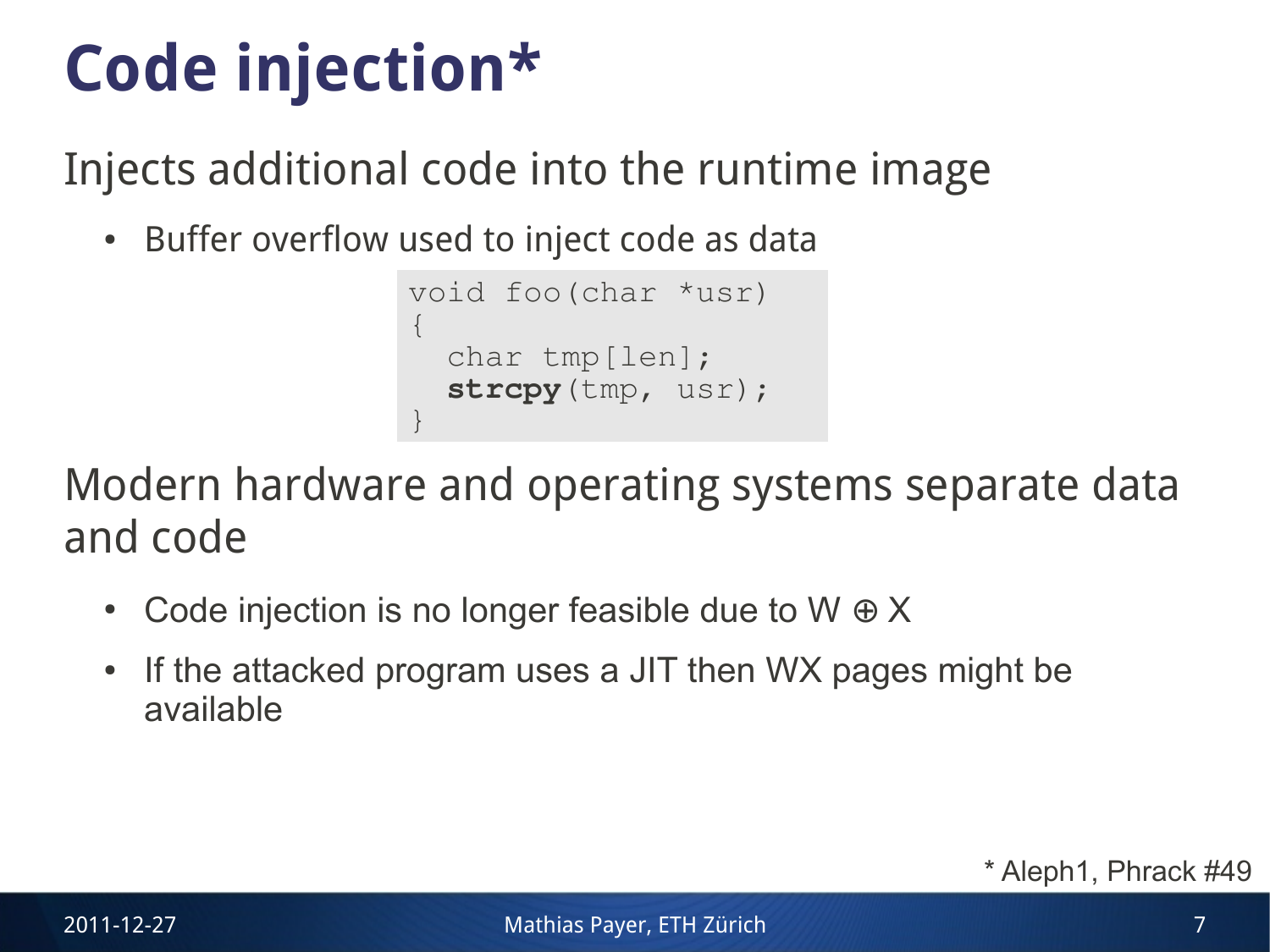### **Protection mechanisms**

### Data Execution Prevention (DEP / ExecShield)

- Enforces the executable bit (W  $\oplus$  X) on page granularity
- Changes: HW, kernel, loader

#### Address Space Layout Randomization (ASLR)

- All memory addresses (heap / stack / libraries) are dynamic
- Application itself is static
- Changes: loader

### ProPolice (in gcc)

- Uses canaries on the stack to protect from stack-based overflows
- Changes: compiler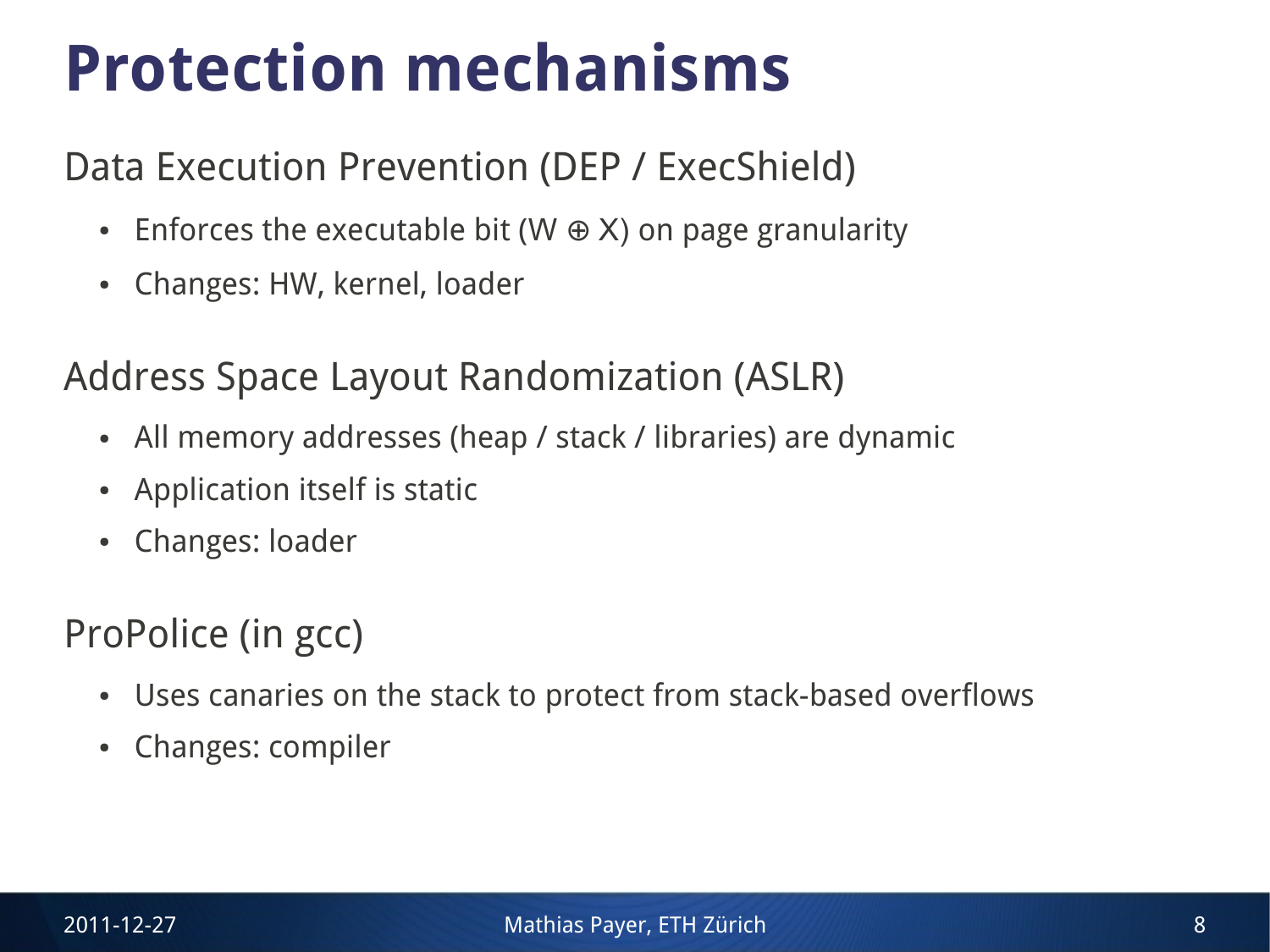# **Return Oriented Programming (ROP)\***

### ROP prepares several stack invocation frames

- Executes arbitrary code
- Stack-based buffer overflow as initial attack vector



\* Shacham, CCS'07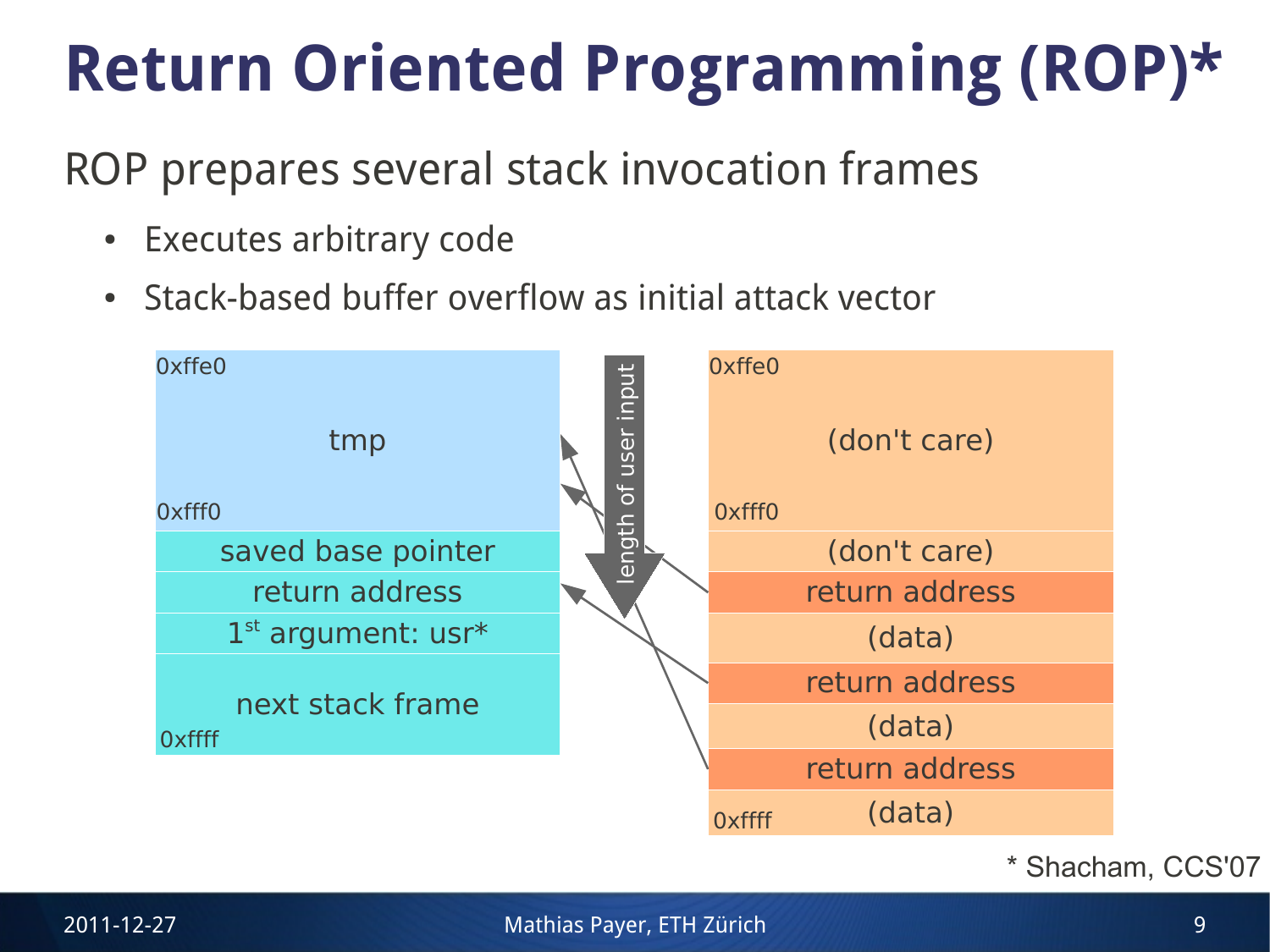# **Return Oriented Programming (ROP)\***

### ROP prepares several stack invocation frames

- Executes arbitrary code
- Stack-based buffer overflow as initial attack vector

### Executes alternate data with existing code

- Circumvents W  $\oplus$  X
- Hard to get around ASLR, ProPolice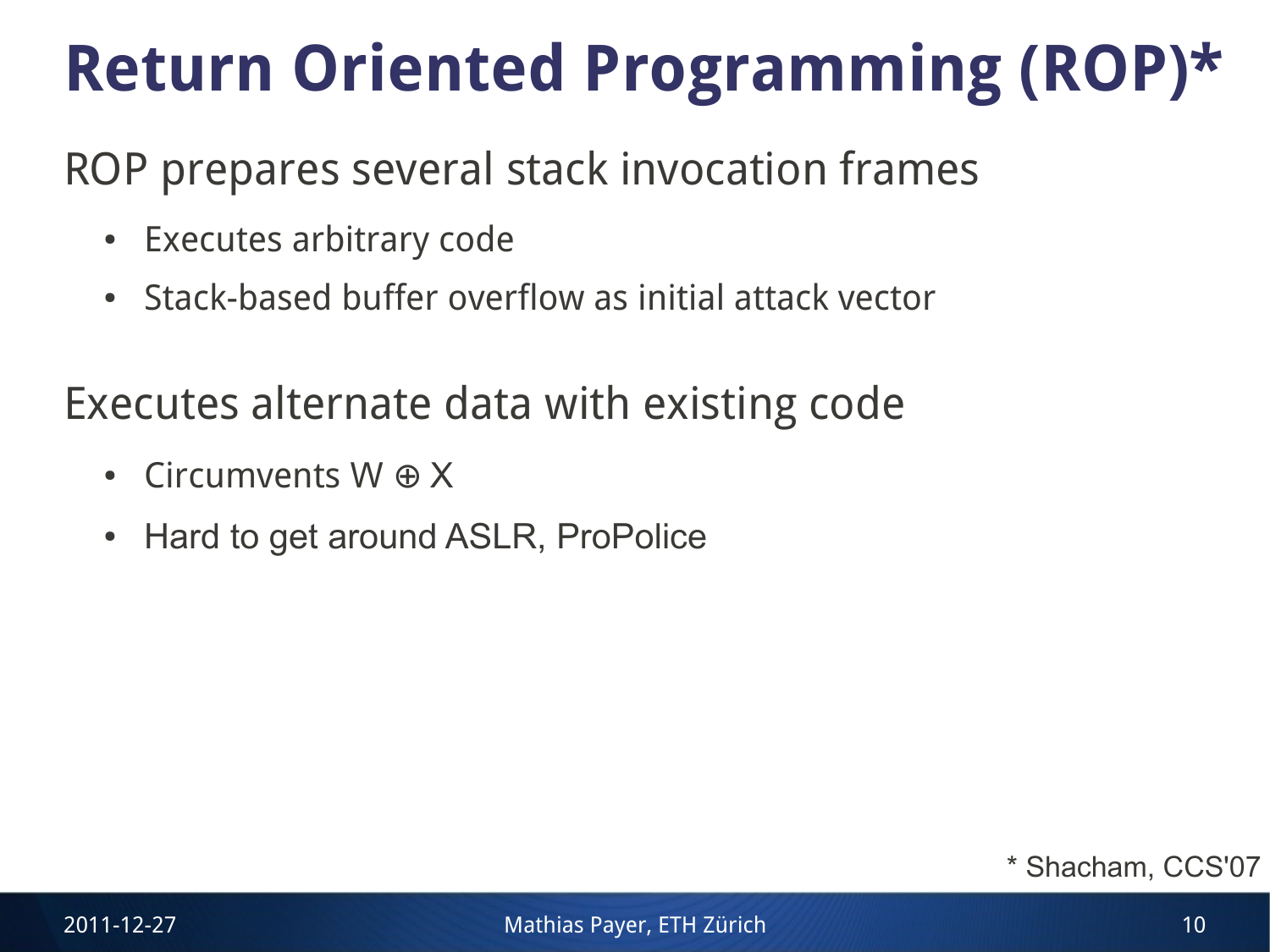# **Jump Oriented Programming (JOP)\***

Uses dispatchers and indirect control flow transfers

- JOP extends and generalizes ROP
- Any data region can be used as scratch space

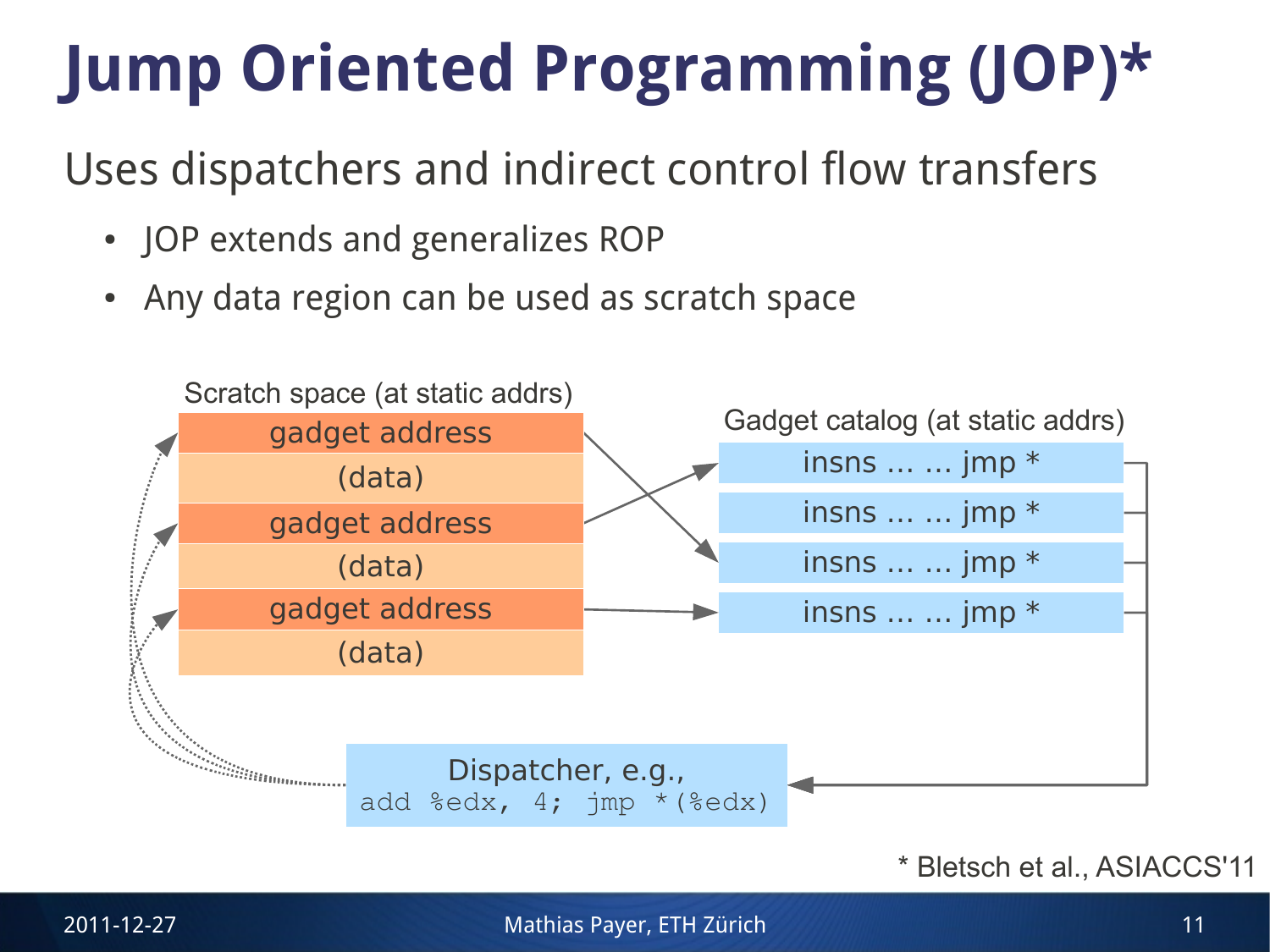# **Jump Oriented Programming (JOP)\***

Uses dispatchers and indirect control flow transfers

- JOP extends and generalizes ROP
- Any data region can be used as scratch space

### Executes alternate data with existing code

- Circumvents W  $\oplus$  X
- Hard to get around ASLR, ProPolice (if stack data used)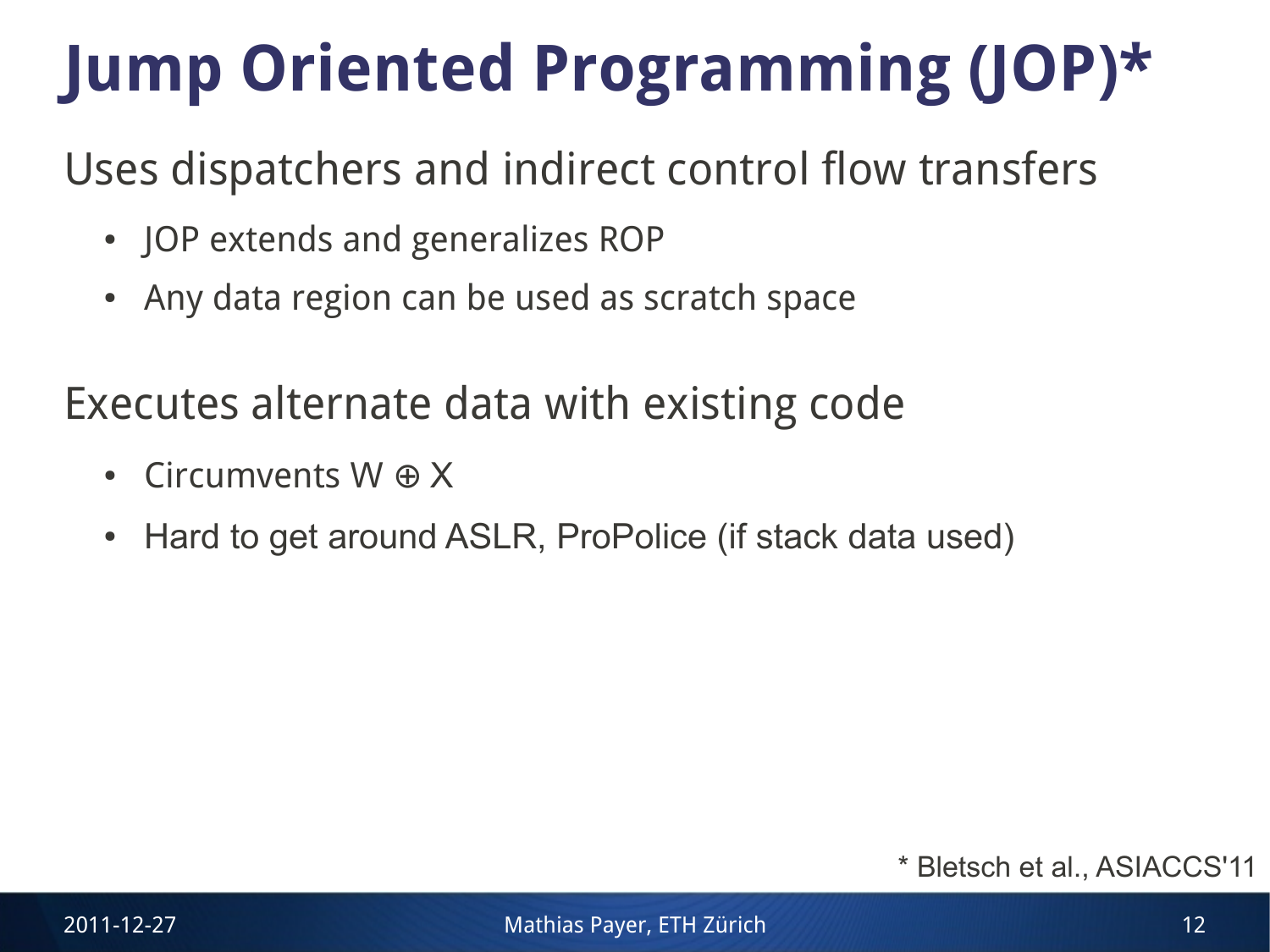### **Format string attack\***

Attacker controlled format results in random writes

- Format strings consume parameters on the stack
- %n token inverses order of input, results in indirect memory write
- Often string is on stack and can be used to store pointers

### Write 0xc0f3babe to 0x41414141:

```
● printf("AAAACAAA%1$49387c%6$hn%1$63947c%5$hn");
M\1$49387c" /* write 0xc0f3 – 8 bytes */
 "%1$63947c%5$hn" /* repeat with 0xbabe */
 ● Prepare/inject malicious data
printf(
 "AAAACAAA" /* encode 2 halfword pointers */
 "%6$hn" /* store at second HW */
);
```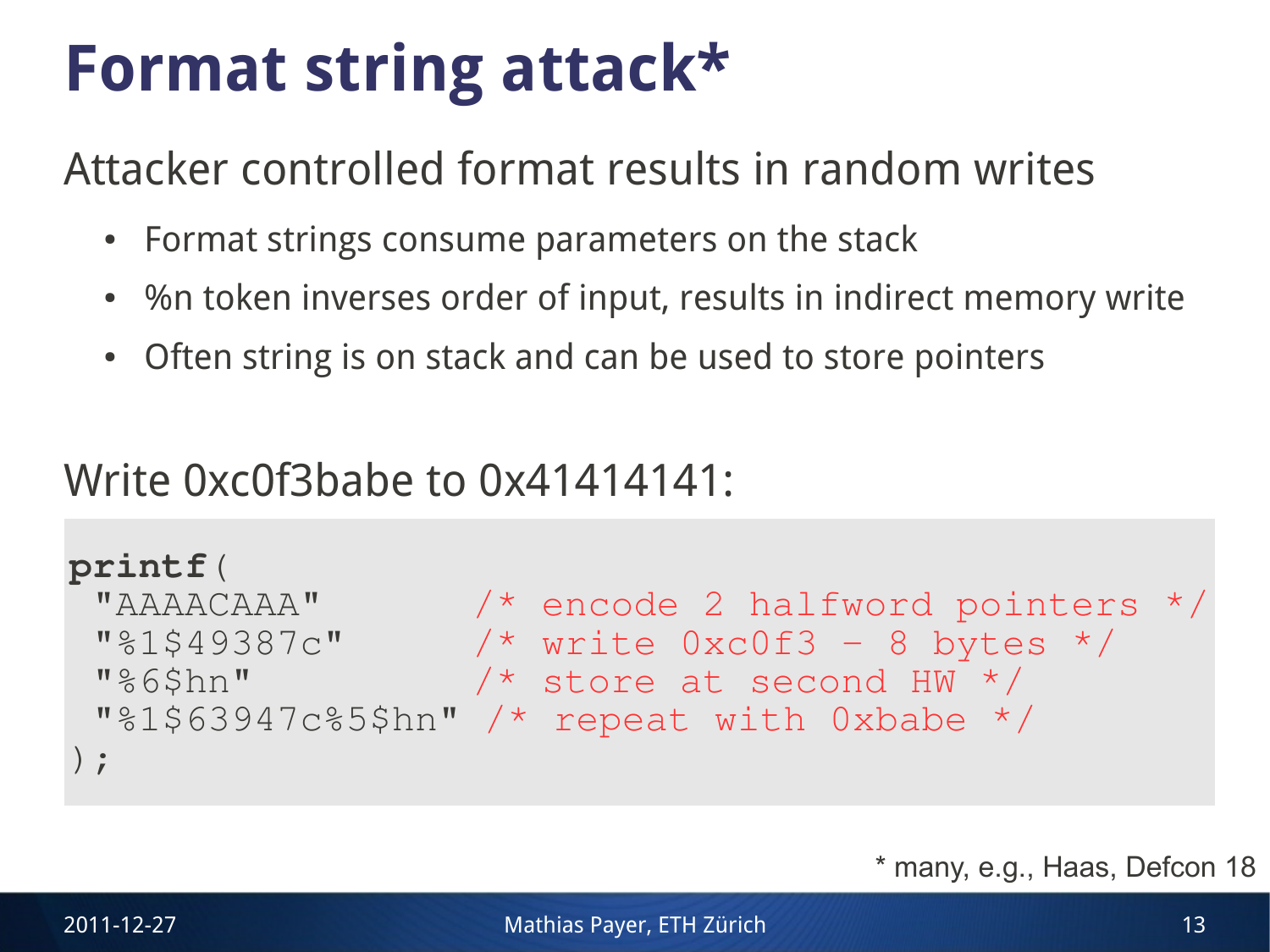### **Format string attack\***

Attacker controlled format results in random writes

- Format strings consume parameters on the stack
- %n token inverses order of input, results in indirect memory write
- Often string is on stack and can be used to store pointers

### Write 0xc0f3babe to 0x41414141:

● **printf("AAAACAAA%1\$49387c%6\$hn%1\$63947c%5\$hn");**

Random writes are used to:

- Redirect control flow
- **Prepare/inject malicious data**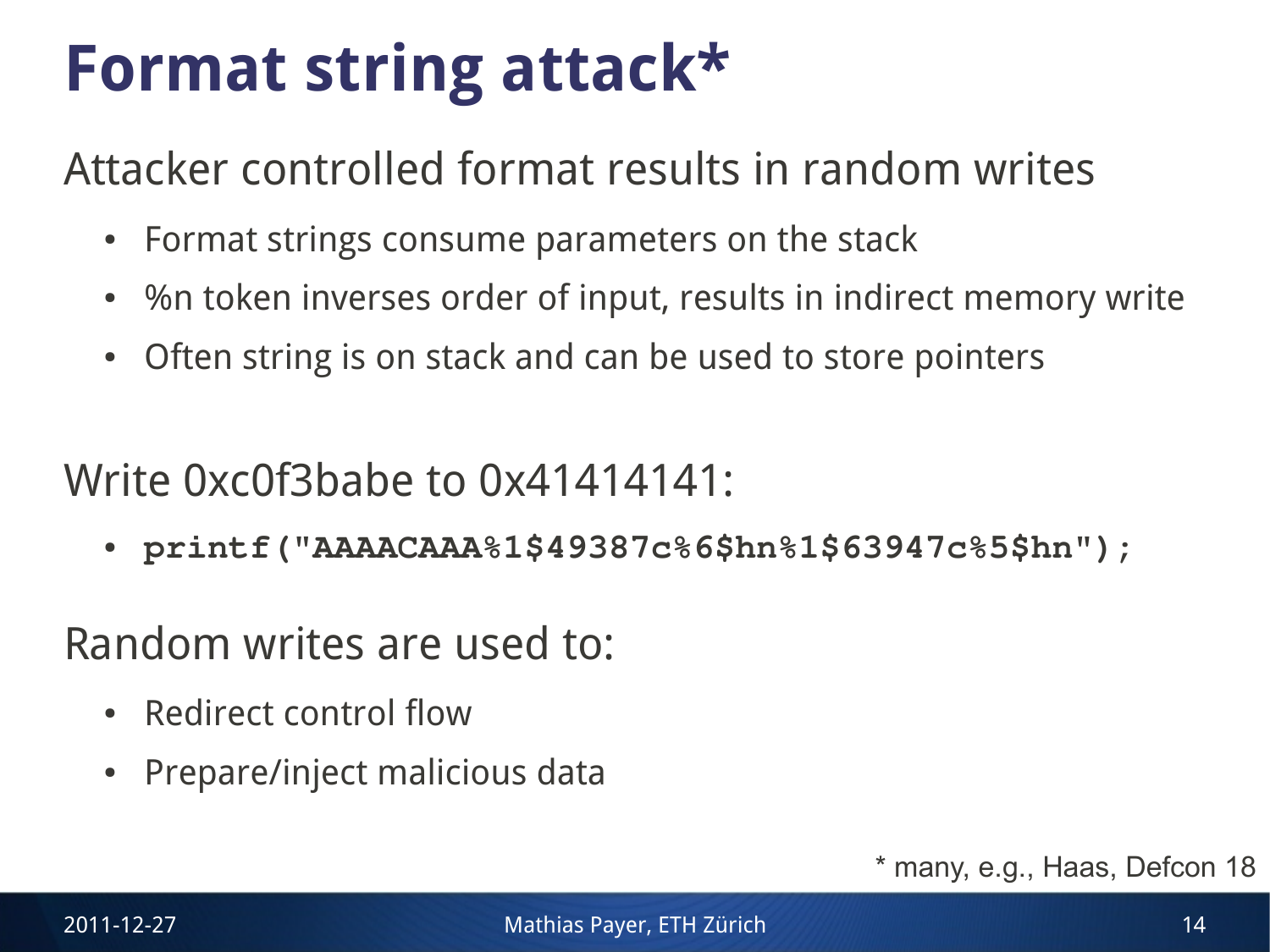# **Outline**

Motivation

Attack model

Attack vectors and protection mechanisms String Oriented Programming Conclusion

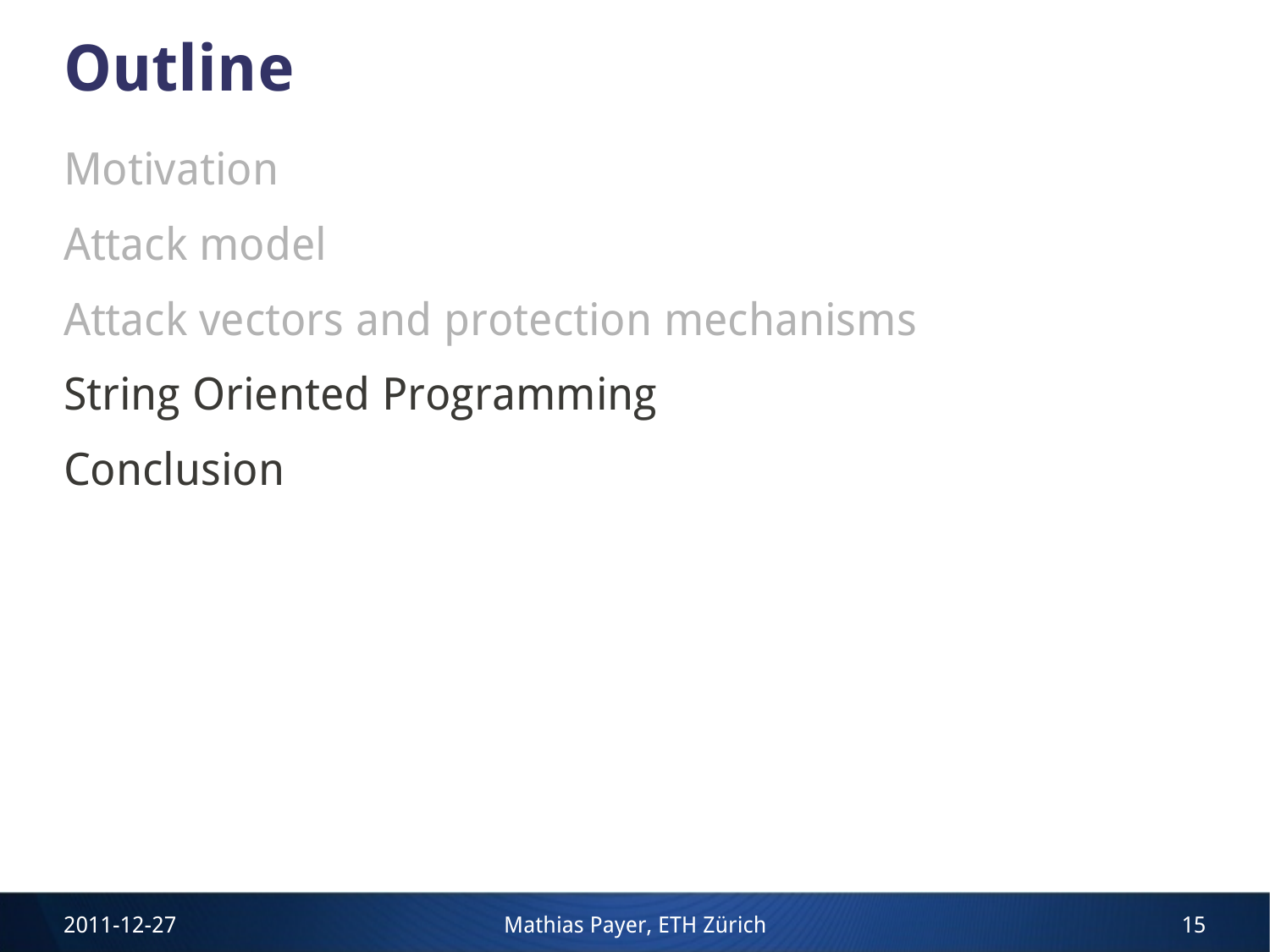# **String Oriented Programming (SOP)**

### SOP executes arbitrary code (through data)

- Needed: format string bug, attacker-controlled buffer on stack
- Not needed: buffer overflow, executable memory regions

### Executing code

- SOP builds on ROP/JOP
- Overwrites static instruction pointers (to initial ROP/JOP gadgets)

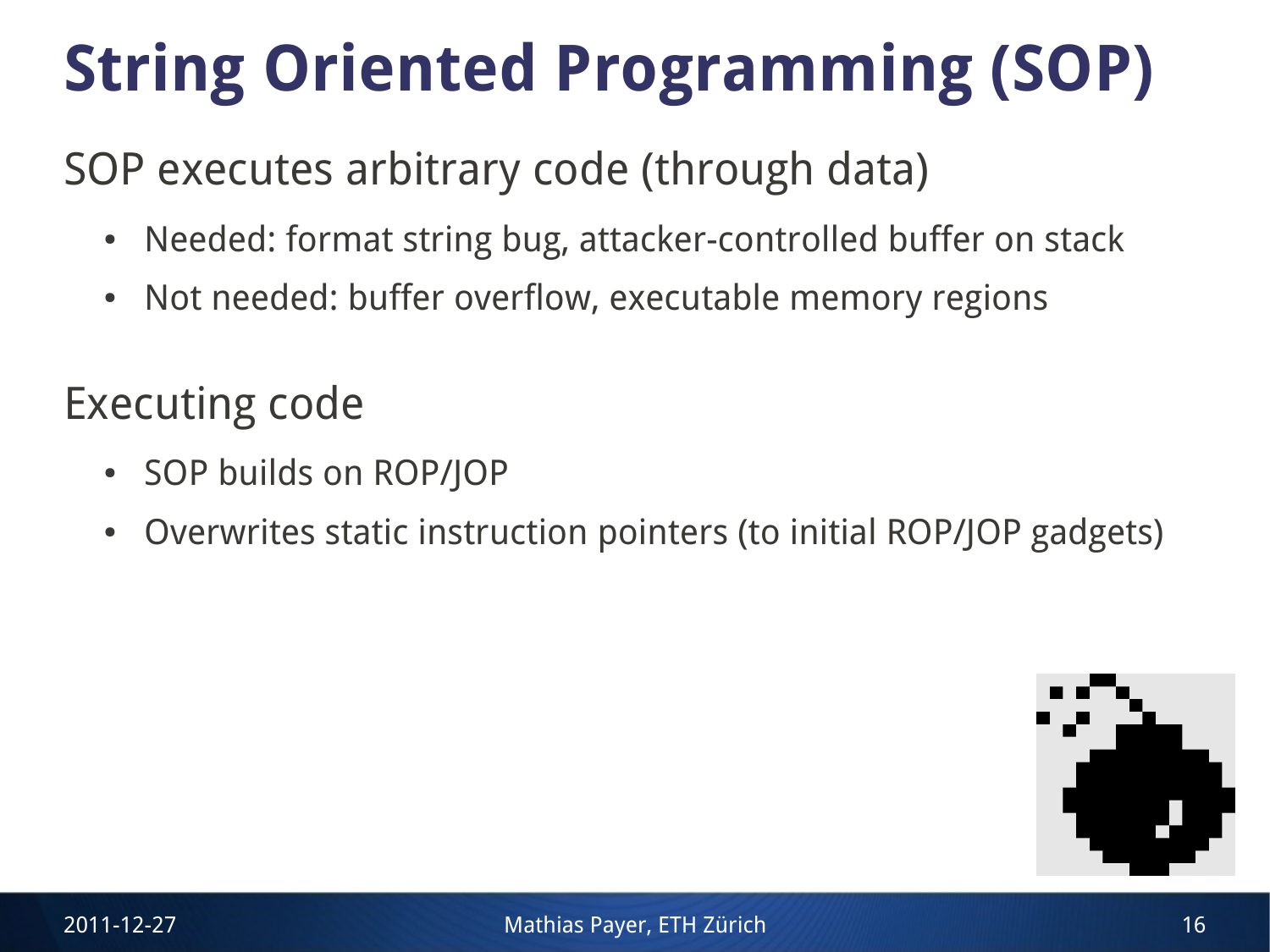# **String Oriented Programming**

### SOP patches and resolves addresses

- Application is static (this includes application's .plt and .got)
- Static program locations used to resolve relative addresses

### Resolving hidden functions

- ASLR randomizes  $\sim$ 10bit for libraries
- Modify parts of static .got pointers
- Hidden functions can be called without loader support

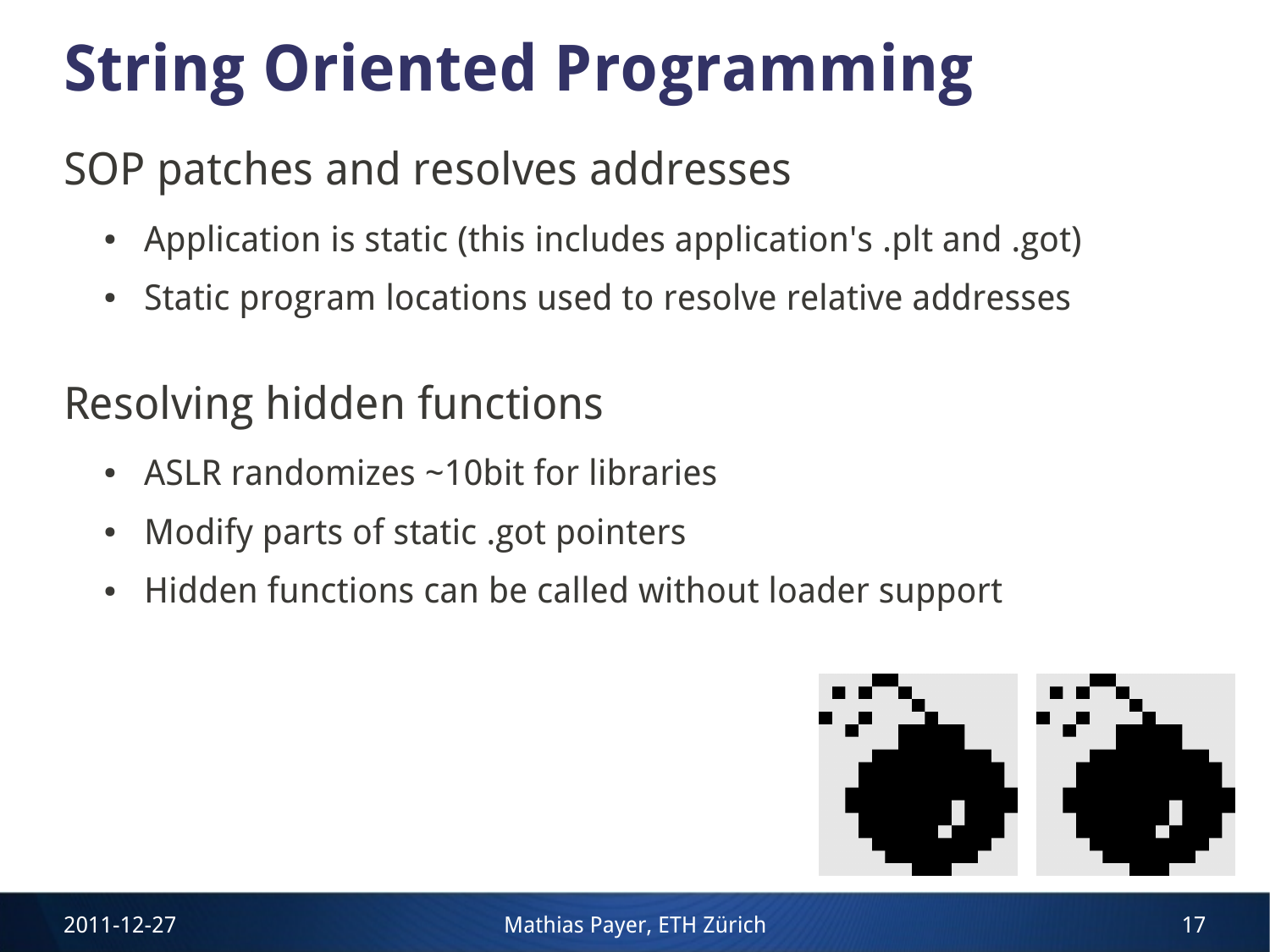### **Running example**

```
void foo(char *arg) {
  char text[1024]; // buffer on stack
  if (strlen(arg) >= 1024) // length check
    return;
  strcpy(text, arg);
  printf(text); // vulnerable printf
}
…
foo(user_str); // unchecked user data
…
```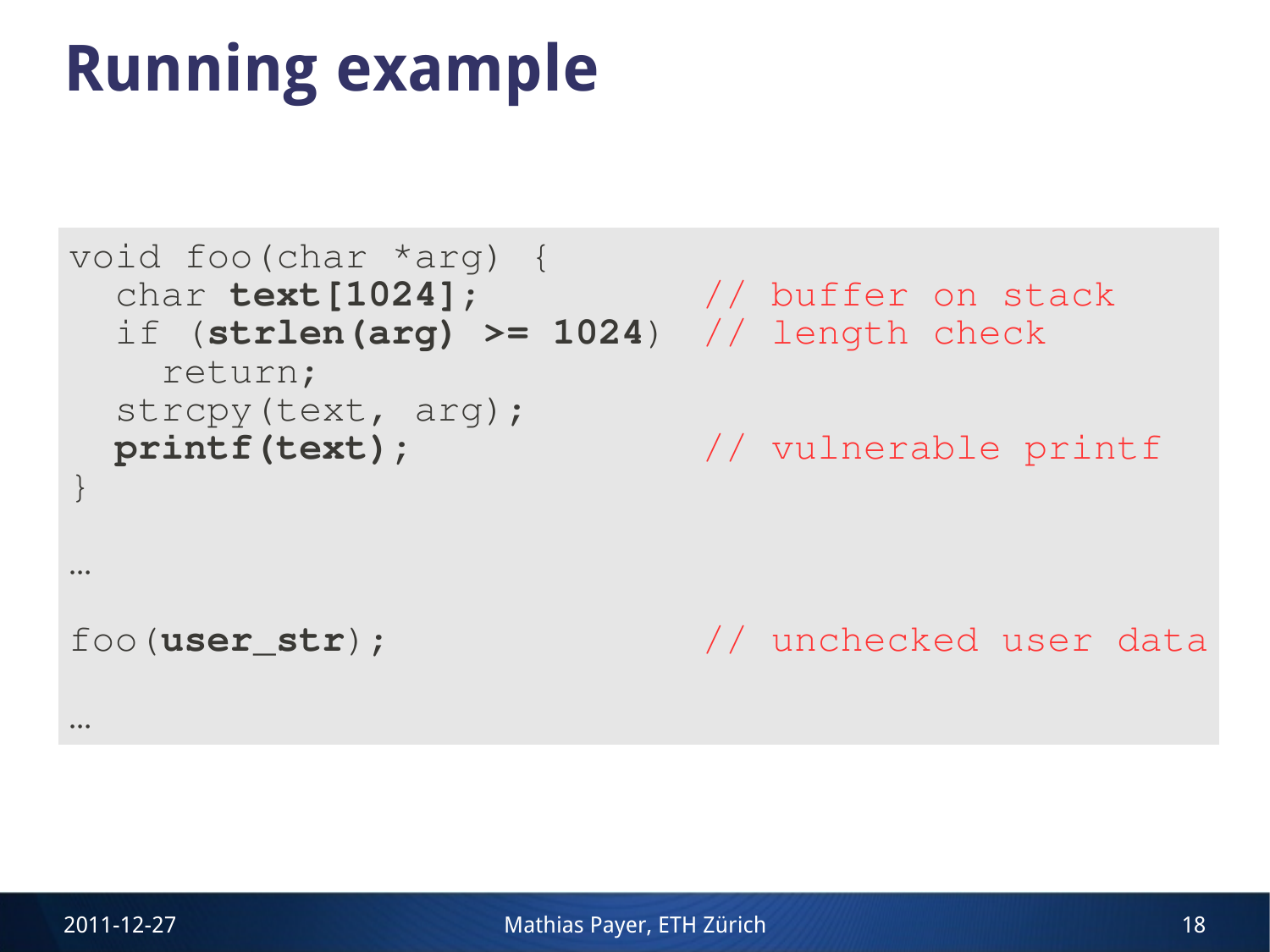### **SOP: No Protection**

All addresses are known, no execution protection, no stack protection

• Redirects control flow to code in the format string itself

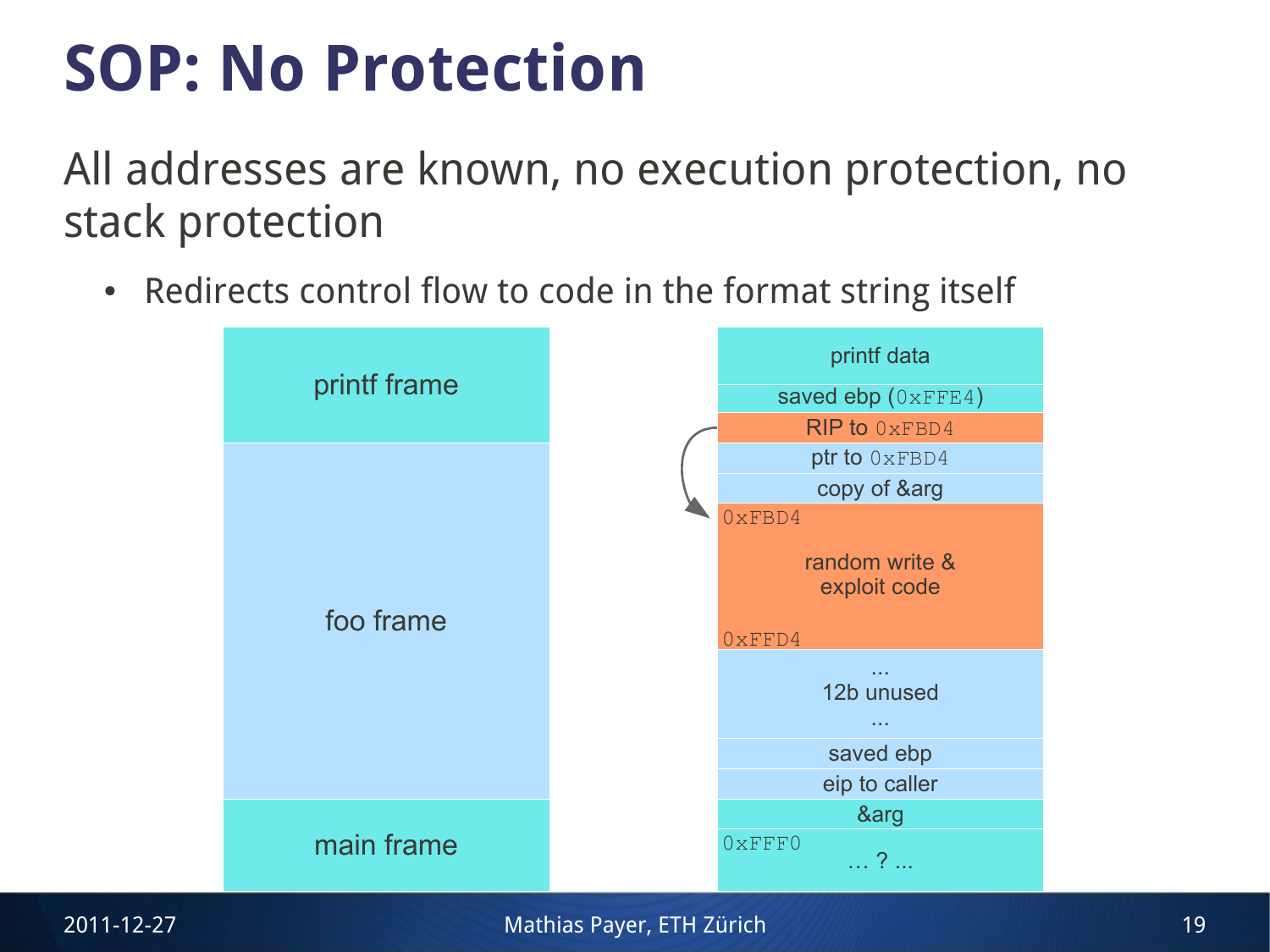# **SOP: Only DEP**

DEP prevents code injection, rely on ROP/JOP instead GNU C compiler adds frame\_lift gadget

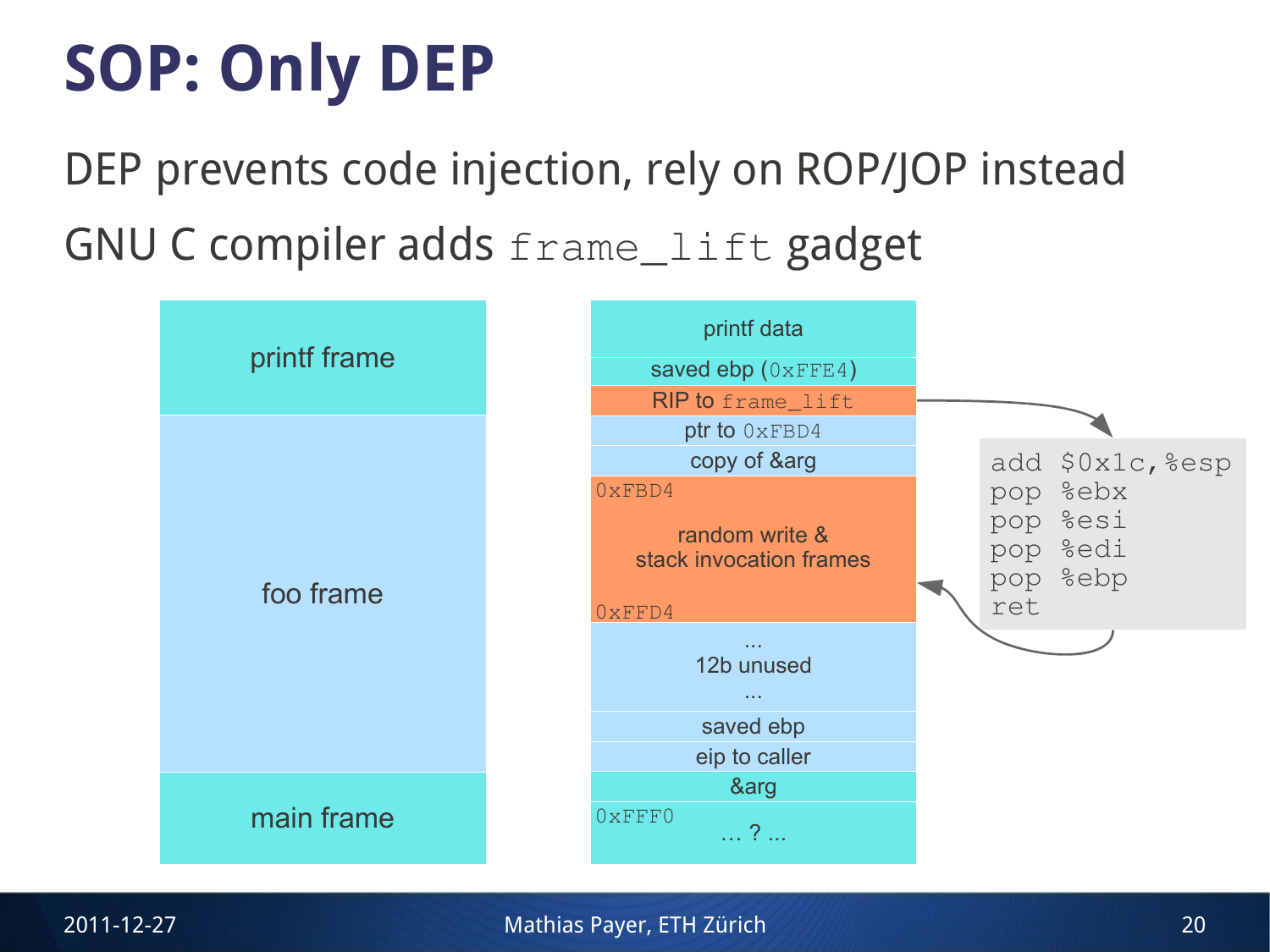### **SOP: DEP & ProPolice**

### ProPolice uses/enforces stack canaries

• Reuse attack mechanism, keep canaries intact

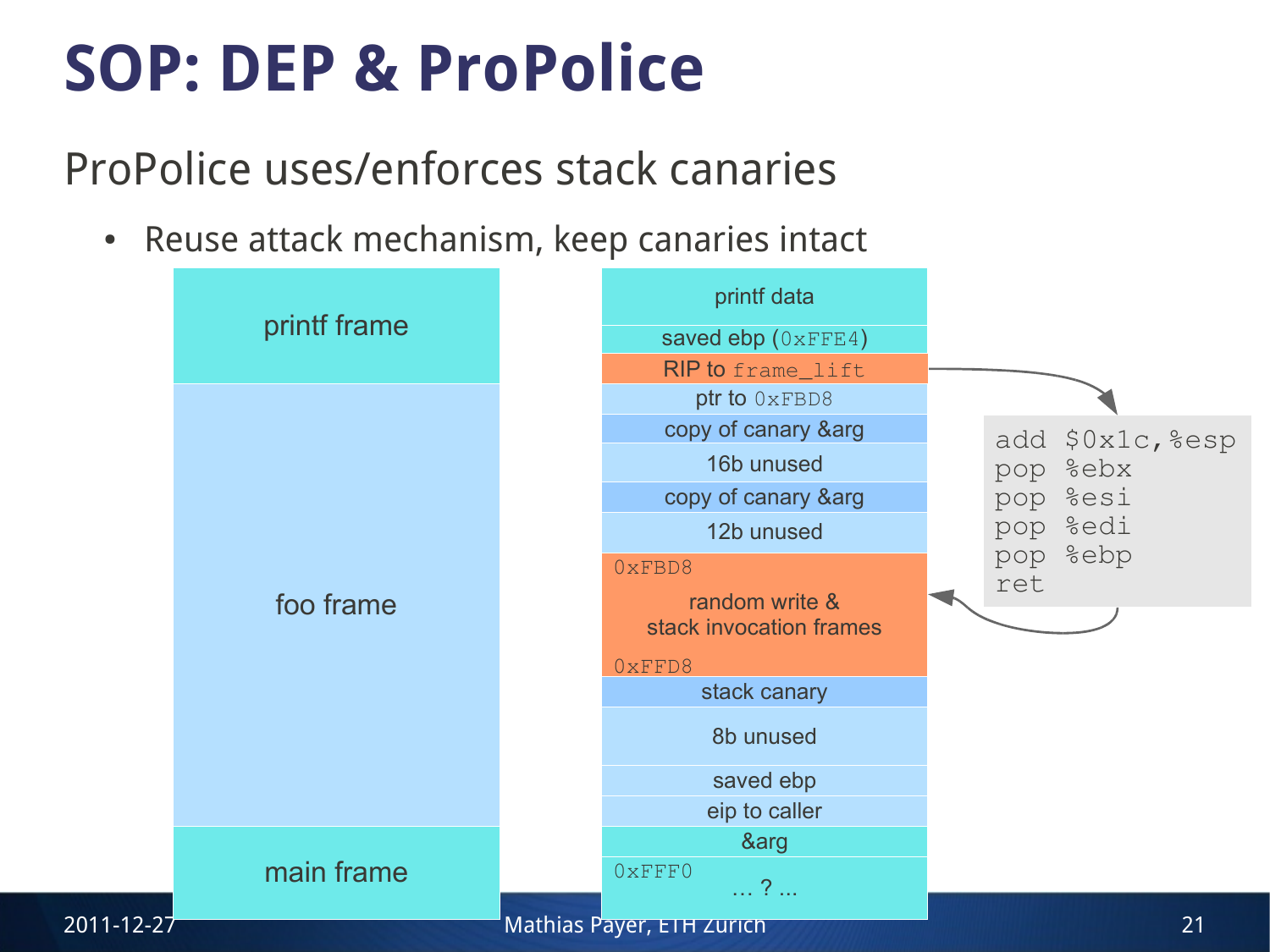# **SOP: ASLR, DEP, ProPolice**

Combined defenses force SOP to reuse existing code

- Static code sequences in the application object
- Imported functions in the application (.  $p1t$  and .  $qot$ )

Use random byte-writes to adjust . got entries

- Enable other functions / gadgets that are not imported
- Combine stack invocation frames and indirect jump/call gadgets

```
void foo(char *prn)
\{ char text[1000]; // protected on stack
   strcpy(text, prn);
   printf(text); // vulnerable printf
  puts("logged in\n"); // 'some' function
}
```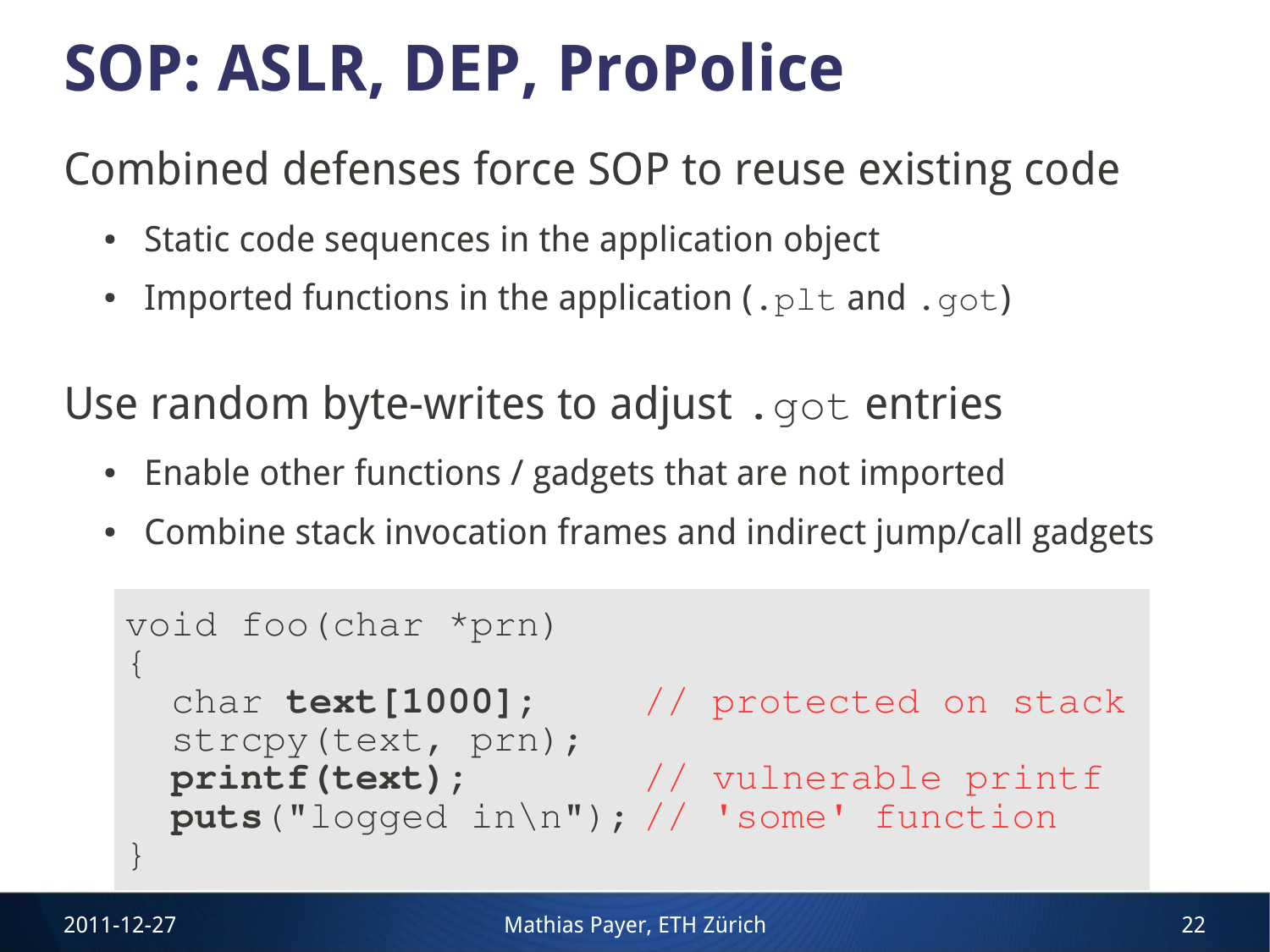# **SOP: ASLR, DEP, ProPolice**

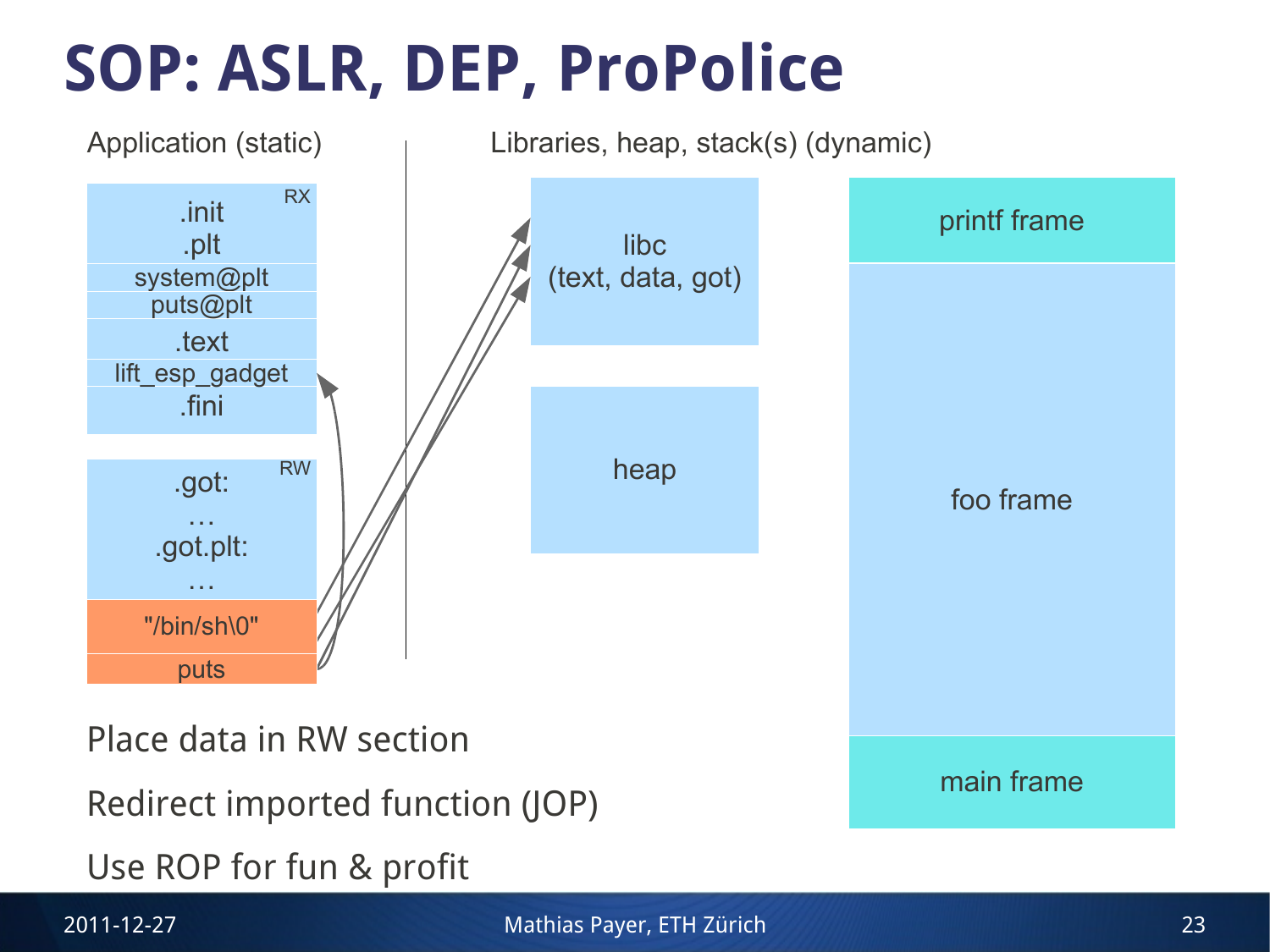# **Outline**

Motivation

Attack model

Attack vectors and protection mechanisms String Oriented Programming Conclusion

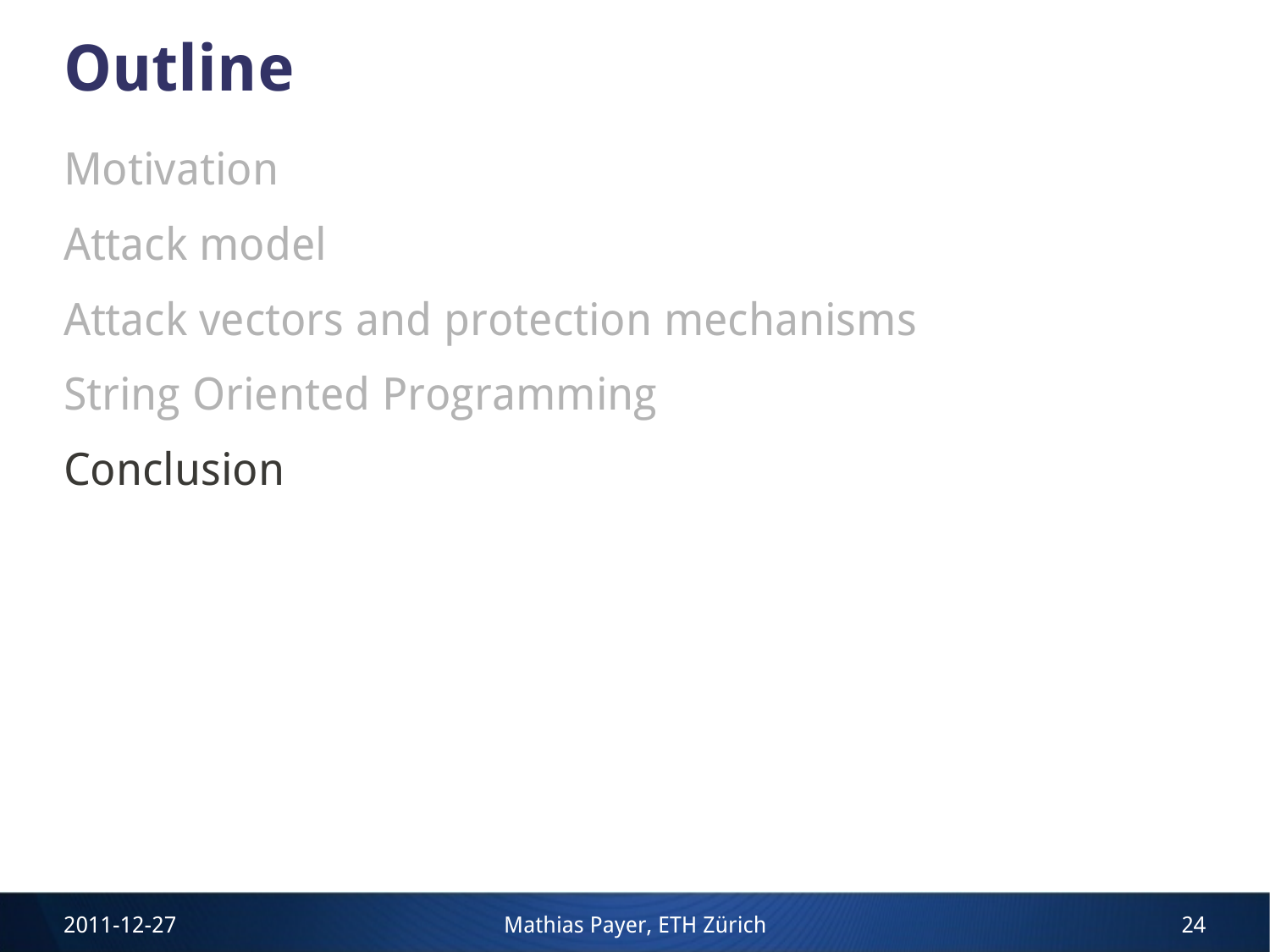### **Conclusion**

### String Oriented Programming (SOP)

- Relies on format string exploit
- Extends data oriented programming (ROP / JOP)
- Naturally circumvents DEP and ProPolice
- Reconstructs pointers and circumvents ASLR

Format string bugs result in complete compromise of the application and full control for the attacker

- Protection against SOP needs more work (virtualization?)
- Look at the complete toolchain